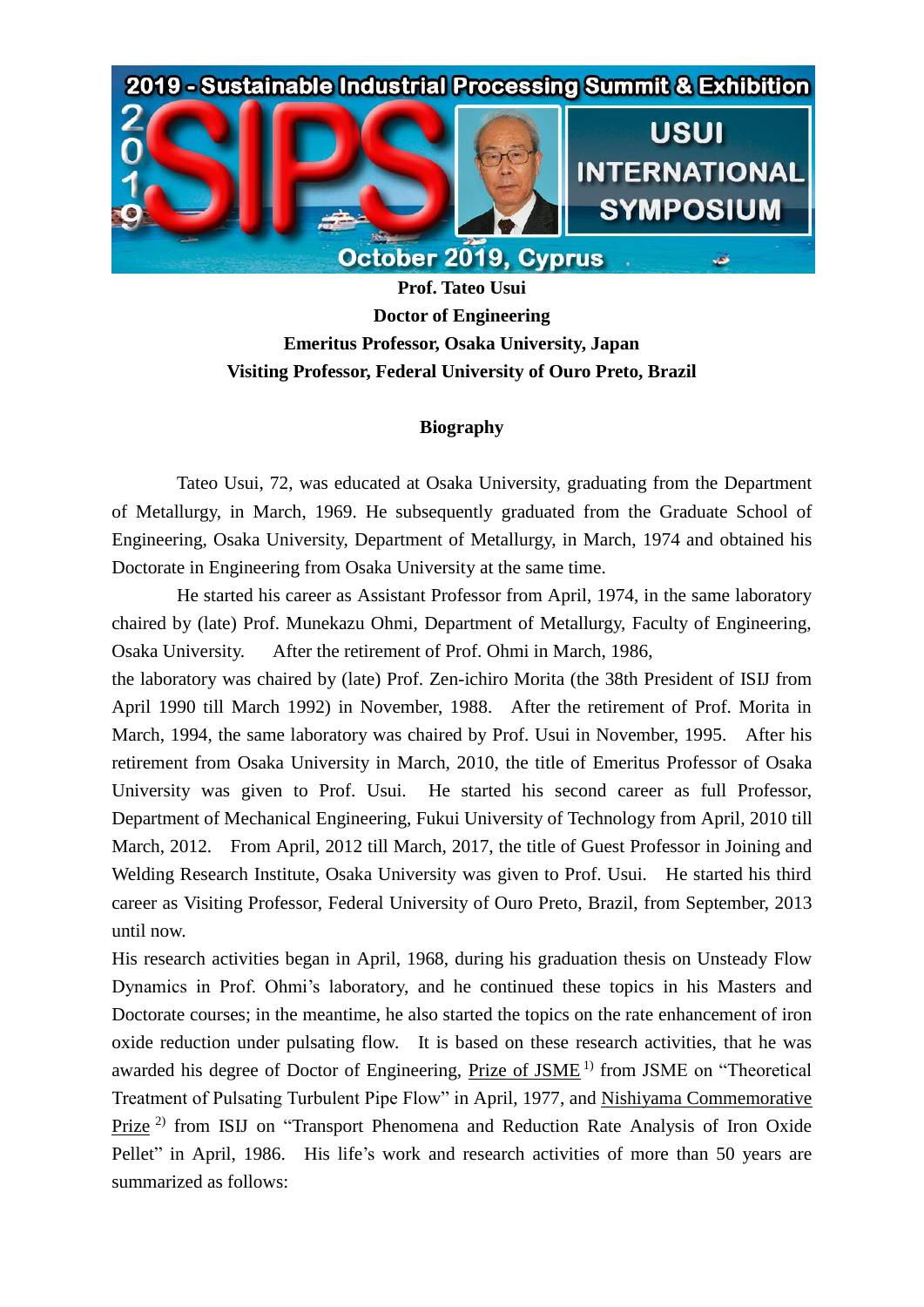- (1) Fluid Dynamics, Heat and Mass Transfer Analyses in and around a single particle, in a packed bed and a reactor
- (2) Reduction Behavior of Iron Ore Agglomerates (Pellets and Sinter) and Kinetic Analyses of their Reaction Rates
- (3) Experimental and Kinetic Analyses on Pre-reduction of Iron Oxide Pellets with Coal Carbonization Gas for Minimizing the Amounts of Coal Used in an In-bath Smelting Reduction Total Process
- (4) Basic Studies on Reduction of Carbon Composite Iron Oxide Pellets using Coke, Semi-char (from Coal), and Semi-charcoal (from Wood) in order to clarify the Rate Enhancement Effect of Residual Volatile Matter
- (5) Experimental Studies on Gas-Solid-Liquid Transport Phenomena in the Lower Part of a Blast Furnace by using Cold Models
- (6) Basic Studies on Impurity Concentration Control and Purification of Metals for Pig Iron Pre-treatment and Steelmaking Reactions
- (7) Experimental and Thermodynamical Studies on Environmental Problems, such as CO<sup>2</sup> Emission Control in Integrated Steelmaker and Dioxin Emission Control in Sinter Plants and Combustion Furnaces
- (8) Analysis and Control of Carburizing Reaction Rate as well as Basic Studies for Minimizing Hydrocarbon Volume in Carburizing Process of Steel

In addition to the two aforementioned prizes, he has also received:

- Gakujutsu Kouseki Prize (for distinguished services on Academic Activity) from ISIJ, on "Ironmaking and Steelmaking in Consideration of Resources and Environment" in March, 2006
- Best Paper Prize from High Temperature Society of Japan on "Dioxin Emission Control in Combustion Furnace," in May, 2008
- The Poster Award for 17th IFHTSE Congress, 2008 from The Japan Society for Heat Treatment on "Relationship between Vacuum Carburizing Conditions and Surface Carbon Concentration of SNCM815," in October, 2008
- Technical Paper Prize from JSEM on "Simple Removal Method of Dioxin from Exhaust Gases and Liquids," in August, 2009
- Tanigawa Harris Prize (for distinguished services on Academic Activity in High Temperature Metallurgy) from JIM on "Metals Processing mainly on Ironmaking and Steelmaking in Consideration of Resources and Environment," in March, 2011
- Yamaoka Prize (for distinguished Group Research Activities) from ISIJ in
- Ironmaking Field, 6 times, in 1986, 1993, 1995, 2003, and 2013 as a member and in 2007 as the chairman
- Kusumoto Prize (for the Best Student in each Department) from Osaka University, in